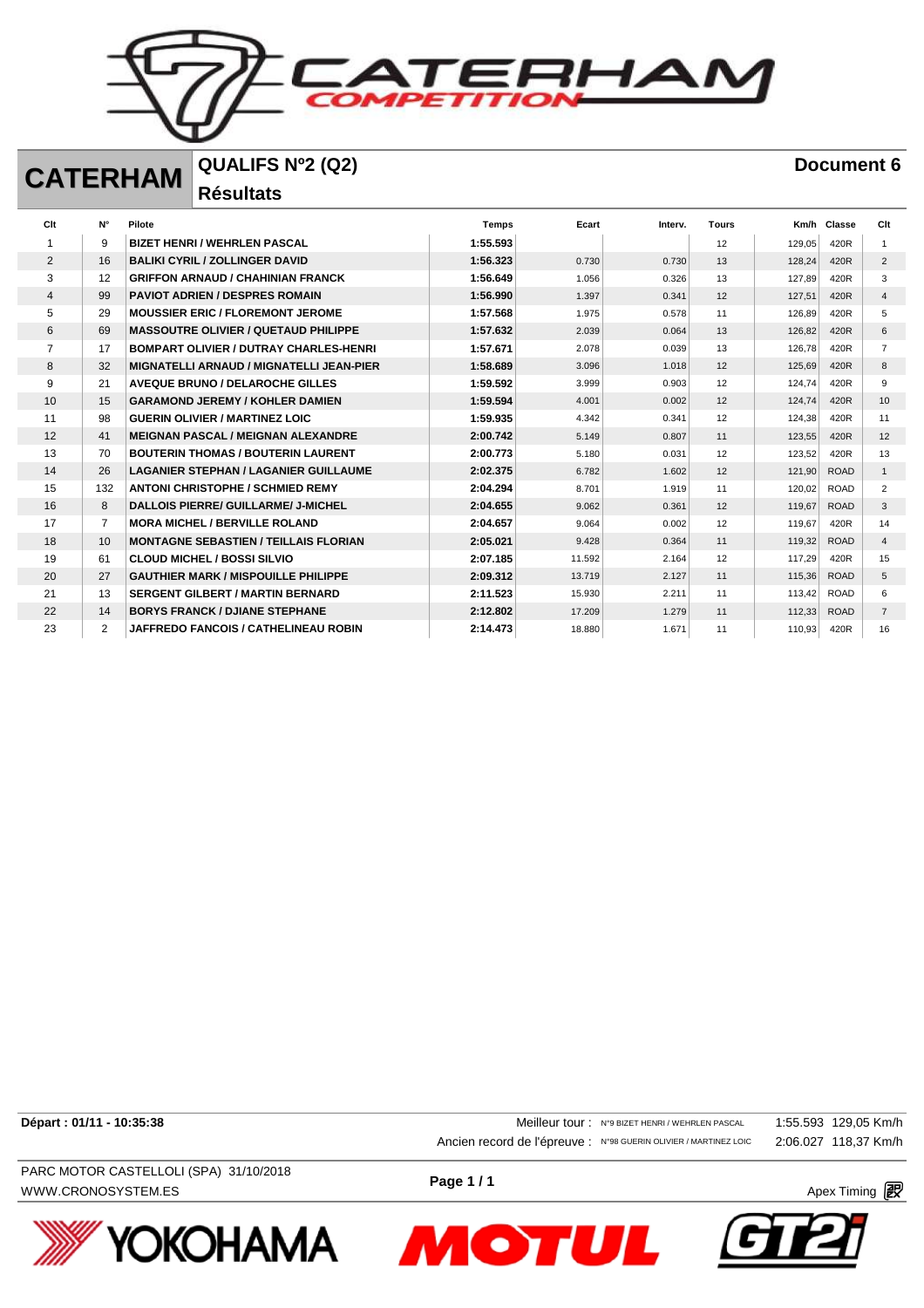RHA

**CATERHAM** QUALIFS Nº2 (Q2)<br>
Pour information, sans valeur officielle **QUALIFS Nº2 (Q2)**

**Analyse des tours** 

| Tours                                    | Temps au tour                           | Heure du jour              | <b>Tours</b>            | Temps au tour                              | Heure du jour              | <b>Tours</b>            | Temps au tour                               | Heure du jour              |
|------------------------------------------|-----------------------------------------|----------------------------|-------------------------|--------------------------------------------|----------------------------|-------------------------|---------------------------------------------|----------------------------|
| N°2 JAFFREDO FANCOIS / CATHELINEAU ROBIN |                                         |                            |                         | N°10 MONTAGNE SEBASTIEN / TEILLAIS FLORIAN |                            |                         | N°15 GARAMOND JEREMY / KOHLER DAMIEN        |                            |
| 1                                        | 2:44.539                                | 9:39:02.520                | 1                       | 2:30.665                                   | 9:38:46.186                | 1                       | 2:26.482                                    | 9:38:13.543                |
| $\sqrt{2}$                               | 2:30.246                                | 9:41:32.766                | $\overline{2}$          | 2:15.182                                   | 9:41:01.368                | $\overline{c}$          | 2:12.809                                    | 9:40:26.352                |
| 3                                        | 2:29.521                                | 9:44:02.287                | 3                       | 2:14.139                                   | 9:43:15.507                | 3                       | 2:09.187                                    | 9:42:35.539                |
| $\overline{\mathbf{4}}$                  | 2:24.229                                | 9:46:26.516                | $\overline{4}$          | 2:11.067                                   | 9:45:26.574                | $\overline{\mathbf{4}}$ | 2:07.711                                    | 9:44:43.250                |
| 5                                        | 2:21.498                                | 9:48:48.014                | 5                       | 2:09.570                                   | 9:47:36.144                | 5                       | 2:09.046                                    | 9:46:52.296                |
| 6                                        | 2:22.127                                | 9:51:10.141                | 6                       | 2:11.592                                   | 9:49:47.736                | 6                       | 2:04.762                                    | 9:48:57.058                |
| $\overline{7}$                           | 2:18.304                                | 9:53:28.445                | 7 OUT                   | 3:18.142                                   | 9:53:05.878                | $\overline{7}$          | 2:05.211                                    | 9:51:02.269                |
| 8                                        | 2:15.750                                | 9:55:44.195                | 8                       | 2:13.182                                   | 9:55:19.060                | 8                       | 2:04.572                                    | 9:53:06.841                |
| 9                                        | 2:19.092                                | 9:58:03.287                | 9                       | 2:07.357                                   | 9:57:26.417                | 9                       | 2:01.890                                    | 9:55:08.731                |
| 10                                       | 2:15.483                                | 10:00:18.770               | 10                      | 2:06.233                                   | 9:59:32.650                | 10                      | 2:02.636                                    | 9:57:11.367                |
| 11                                       | 2:14.473                                | 10:02:33.243               | 11                      | 2:05.021                                   | 10:01:37.671               | 11<br>12                | 2:03.153                                    | 9:59:14.520                |
|                                          | Nº7 MORA MICHEL / BERVILLE ROLAND       |                            |                         | N°12 GRIFFON ARNAUD / CHAHINIAN FRANCK     |                            |                         | 1:59.594                                    | 10:01:14.114               |
| $\mathbf{1}$                             | 2:32.246                                | 9:38:34.623                | $\mathbf{1}$            | 2:22.359                                   | 9:38:04.302                |                         | N°16 BALIKI CYRIL / ZOLLINGER DAVID         |                            |
| $\overline{2}$                           | 2:15.972                                | 9:40:50.595                | $\sqrt{2}$              | 2:04.310                                   | 9:40:08.612                | 1                       | 2:20.786                                    | 9:38:04.892                |
| 3                                        | 2:14.729                                | 9:43:05.324                | 3                       | 2:02.659                                   | 9:42:11.271                | $\mathbf 2$             | 2:05.344                                    | 9:40:10.236                |
| $\overline{\mathbf{4}}$                  | 2:12.422                                | 9:45:17.746                | 4                       | 2:02.090                                   | 9:44:13.361                | 3                       | 2:02.330                                    | 9:42:12.566                |
| 5                                        | 2:13.652                                | 9:47:31.398                | 5                       | 2:01.704                                   | 9:46:15.065                | $\overline{\mathbf{4}}$ | 2:01.904                                    | 9:44:14.470                |
| $6\phantom{1}$                           | 2:10.917                                | 9:49:42.315                | $\,6$                   | 1:59.903                                   | 9:48:14.968                | 5                       | 2:01.374                                    | 9:46:15.844                |
| $\overline{7}$                           | 2:11.676                                | 9:51:53.991                | $\overline{7}$          | 1:59.299                                   | 9:50:14.267                | 6                       | 2:00.208                                    | 9:48:16.052                |
| $\bf8$                                   | 2:08.438                                | 9:54:02.429                | $\,8\,$                 | 1:59.092                                   | 9:52:13.359                | $\overline{7}$          | 1:59.618                                    | 9:50:15.670                |
| 9                                        | 2:08.476                                | 9:56:10.905                | $\boldsymbol{9}$        | 1:58.834                                   | 9:54:12.193                | $\,8\,$                 | 1:58.682                                    | 9:52:14.352                |
| 10                                       | 2:07.352                                | 9:58:18.257                | 10                      | 2:01.237                                   | 9:56:13.430                | $9\,$                   | 1:58.649                                    | 9:54:13.001                |
| 11                                       | 2:05.174                                | 10:00:23.431               | 11                      | 1:57.533                                   | 9:58:10.963                | 10                      | 1:58.335                                    | 9:56:11.336                |
| 12                                       | 2:04.657                                | 10:02:28.088               | 12                      | 1:57.065                                   | 10:00:08.028               | 11                      | 1:59.159                                    | 9:58:10.495                |
|                                          | N°8 DALLOIS PIERRE/ GUILLARME/ J-MICHEL |                            | 13                      | 1:56.649                                   | 10:02:04.677               | 12                      | 1:58.338                                    | 10:00:08.833               |
| $\mathbf{1}$                             | 2:26.675                                | 9:38:30.250                |                         | N°13 SERGENT GILBERT / MARTIN BERNARD      |                            | 13                      | 1:56.323                                    | 10:02:05.156               |
| $\overline{c}$                           | 2:14.209                                | 9:40:44.459                | $\mathbf{1}$            | 2:37.871                                   | 9:38:52.633                |                         | N°17 BOMPART OLIVIER / DUTRAY CHARLES-HENRI |                            |
| 3                                        | 2:12.606                                | 9:42:57.065                | $\sqrt{2}$              | 2:19.049                                   | 9:41:11.682                | 1                       | 2:22.540                                    | 9:38:08.646                |
| 4                                        | 2:11.333                                | 9:45:08.398                | 3                       | 2:17.693                                   | 9:43:29.375                | $\mathbf 2$             | 2:07.154                                    | 9:40:15.800                |
| 5                                        | 2:08.759                                | 9:47:17.157                | $\overline{4}$          | 2:20.232                                   | 9:45:49.607                | 3                       | 2:04.133                                    | 9:42:19.933                |
| 6<br>$\overline{7}$                      | 2:07.971                                | 9:49:25.128                | 5                       | 2:16.451                                   | 9:48:06.058                | $\overline{\mathbf{4}}$ | 2:03.326                                    | 9:44:23.259                |
| 8                                        | 2:07.918<br>2:06.530                    | 9:51:33.046<br>9:53:39.576 | $\,6$<br>$\overline{7}$ | 2:15.726                                   | 9:50:21.784                | 5<br>6                  | 2:03.035<br>2:02.770                        | 9:46:26.294                |
| 9                                        | 2:06.727                                | 9:55:46.303                | 8                       | 2:16.701<br>2:13.127                       | 9:52:38.485<br>9:54:51.612 | $\overline{7}$          | 2:02.354                                    | 9:48:29.064<br>9:50:31.418 |
| 10                                       | 2:06.749                                | 9:57:53.052                | 9                       | 2:12.535                                   | 9:57:04.147                | 8                       | 2:02.455                                    | 9:52:33.873                |
| 11                                       | 2:04.655                                | 9:59:57.707                | 10                      | 2:12.632                                   | 9:59:16.779                | 9                       | 1:59.498                                    | 9:54:33.371                |
| 12                                       | 2:05.039                                | 10:02:02.746               | 11                      | 2:11.523                                   | 10:01:28.302               | 10                      | 2:10.458                                    | 9:56:43.829                |
|                                          | Nº9 BIZET HENRI / WEHRLEN PASCAL        |                            |                         | N°14 BORYS FRANCK / DJIANE STEPHANE        |                            | 11                      | 1:59.020                                    | 9:58:42.849                |
| 1                                        | 2:05.115                                | 9:40:08.226                | 1                       | 2:36.870                                   | 9:38:36.242                | 12                      | 1:57.671                                    | 10:00:40.520               |
| 2                                        | 2:03.934                                | 9:42:12.160                | 2                       | 2:27.587                                   | 9:41:03.829                | $13$ out                | 2:46.593                                    | 10:03:27.113               |
| 3                                        | 2:01.733                                | 9:44:13.893                | 3                       | 2:24.705                                   | 9:43:28.534                |                         | N°21 AVEQUE BRUNO / DELAROCHE GILLES        |                            |
| 4                                        | 2:00.757                                | 9:46:14.650                | 4                       | 2:23.322                                   | 9:45:51.856                | 1                       | 2:32.608                                    | 9:38:27.646                |
| 5                                        | 1:59.960                                | 9:48:14.610                | 5                       | 2:20.575                                   | 9:48:12.431                | 2                       | 2:30.004                                    | 9:40:57.650                |
| 6                                        | 1:59.209                                | 9:50:13.819                | 6                       | 2:19.681                                   | 9:50:32.112                | 3                       | 2:11.027                                    | 9:43:08.677                |
| 7                                        | 1:59.202                                | 9:52:13.021                | 7                       | 2:17.328                                   | 9:52:49.440                | 4                       | 2:12.005                                    | 9:45:20.682                |
| 8                                        | 1:58.751                                | 9:54:11.772                | 8                       | 2:16.670                                   | 9:55:06.110                | 5                       | 2:11.543                                    | 9:47:32.225                |
| 9                                        | 1:58.493                                | 9:56:10.265                | 9                       | 2:16.478                                   | 9:57:22.588                | 6                       | 2:07.533                                    | 9:49:39.758                |
| 10                                       | 1:58.531                                | 9:58:08.796                | 10                      | 2:12.802                                   | 9:59:35.390                | 7                       | 2:04.202                                    | 9:51:43.960                |
| 11                                       | 1:56.822                                | 10:00:05.618               | 11                      | 2:12.969                                   | 10:01:48.359               | 8                       | 2:02.294                                    | 9:53:46.254                |
| 12                                       | 1:55.593                                | 10:02:01.211               |                         |                                            |                            | 9                       | 2:03.892                                    | 9:55:50.146                |
|                                          |                                         |                            |                         |                                            |                            | 10                      | 2:01.243                                    | 9:57:51.389                |

Ŀ



**Page 1 / 2**

**MOTUL** 

WWW.CRONOSYSTEM.ES **Page 172 Page 172 Apex Timing** *图* PARC MOTOR CASTELLOLI (SPA) 31/10/2018